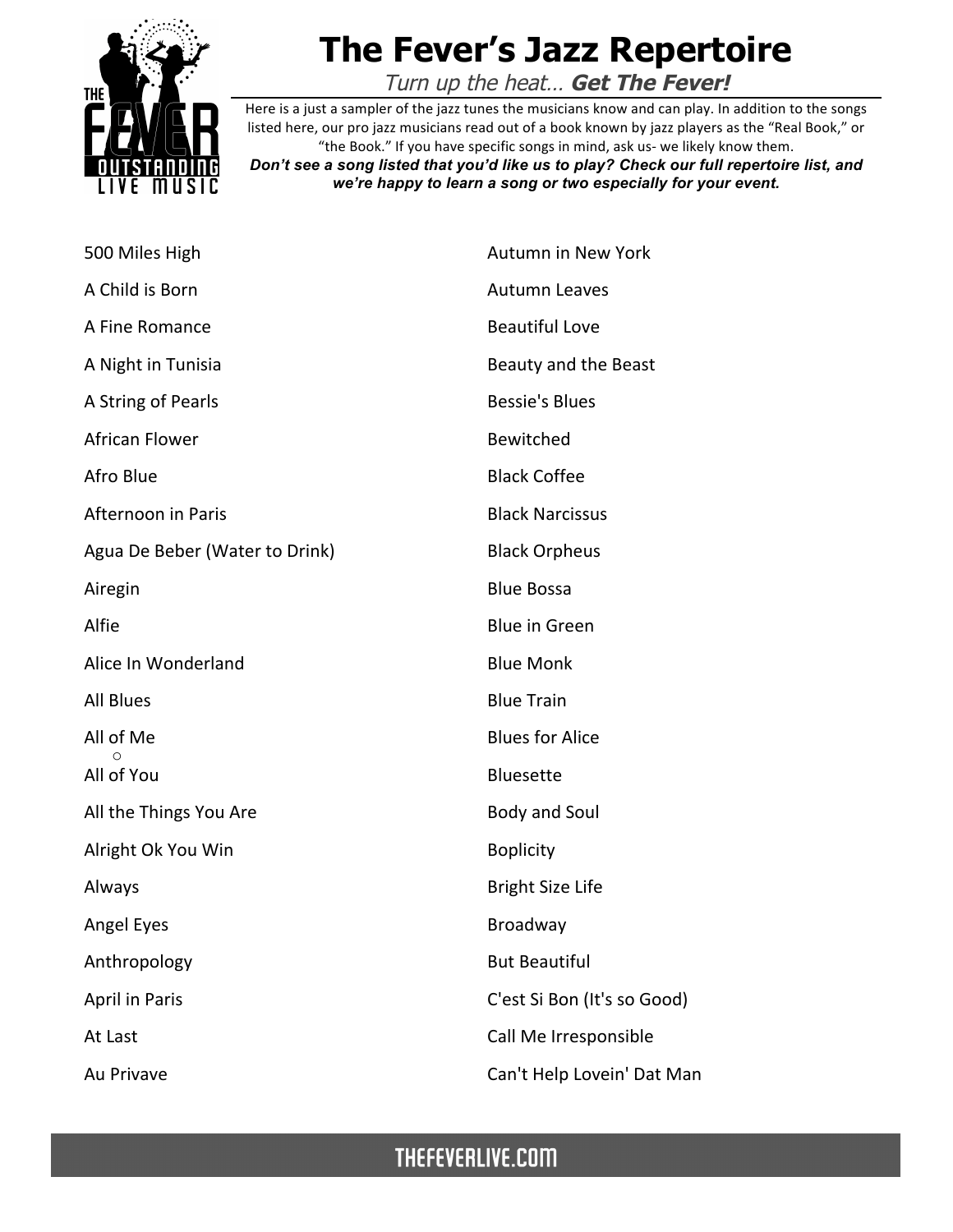

| Captain Marvel                | Fly Me To The Moon                 |
|-------------------------------|------------------------------------|
| <b>Central Park West</b>      | Footprints                         |
| Ceora                         | For All We Know                    |
| Chameleon                     | <b>For Sentimental Reasons</b>     |
| Cherokee (Indian Love Song)   | Four                               |
| Chippie                       | Four On Six                        |
| <b>Chitlins Con Carne</b>     | Freedie Freeloader                 |
| Come Fly With Me              | Freedom Jazz Dance                 |
| Confirmation                  | Gee Baby Ain't I Good to You       |
| Contemplation                 | <b>Giant Steps</b>                 |
| Darn That Dream               | Girl from Ipanema                  |
| Day Waves                     | God Bless' The Child               |
| Days Of Wine and Roses        | Groovin' High                      |
| Deluge                        | Have You Met Miss Jones            |
| Desafinado                    | Here's That Rainy Day              |
| Dexterity                     | How High The Moon                  |
| Dizzy Atmosphere              | How Insensitive                    |
| <b>Dolphin Dance</b>          | I Can't Get Started With You       |
| Don't Get Around Much Anymore | I Can't Give You Anything but Love |
| Donna Lee                     | I Could Write a Book               |
| Dream a Little Dream of Me    | I'll Remember April                |
| Dreamsville                   | I'm Beginning To See The Light     |
| <b>Easter Parade</b>          | Impressions                        |
| <b>Falling Grace</b>          | In a Mellow Tone                   |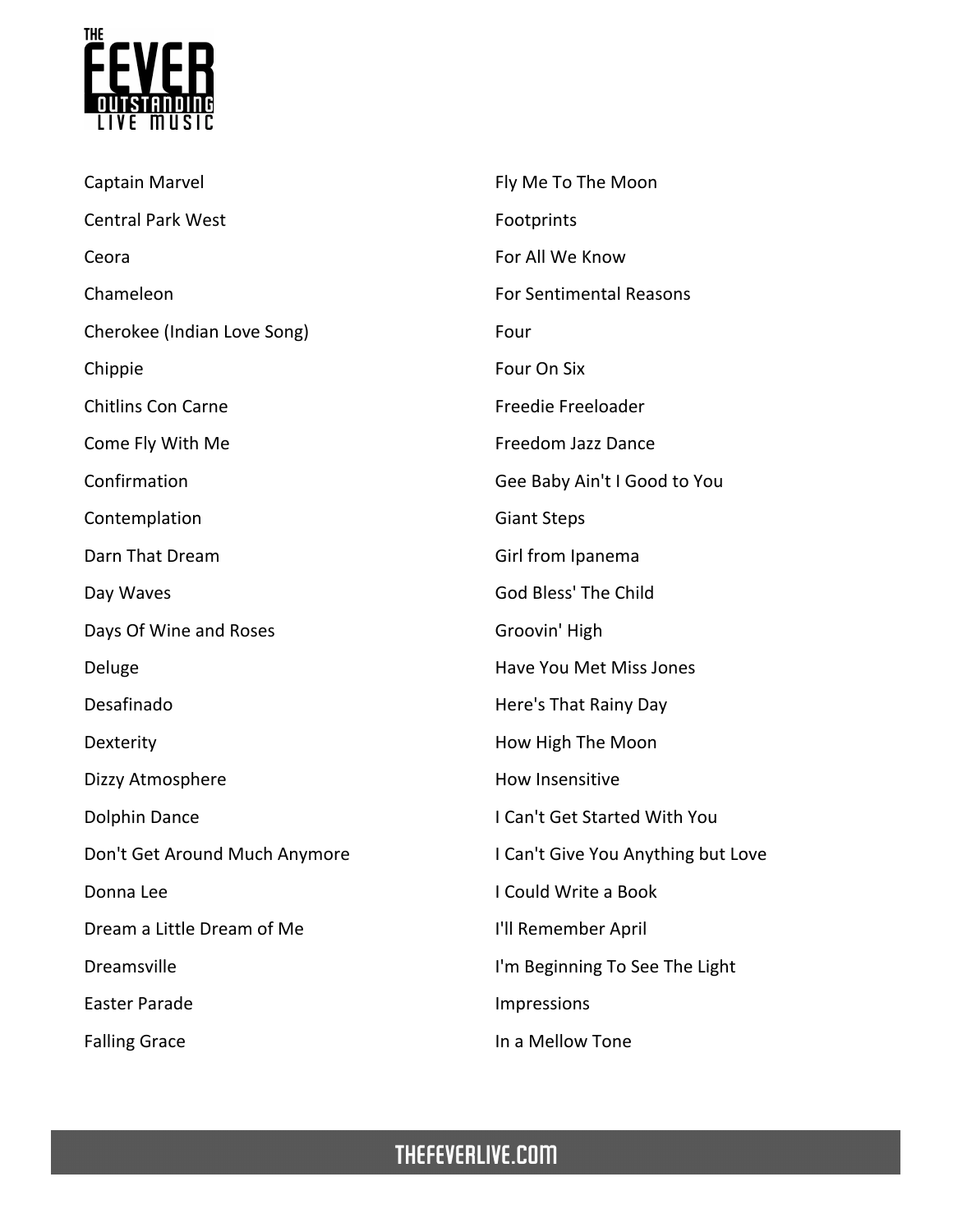

| In a Sentimental Mood                 | My Romance                                   |
|---------------------------------------|----------------------------------------------|
| In the Mood                           | My Way                                       |
| In the Wee Small Hours of the Morning | Naima (Niema)                                |
| Inner Urge                            | <b>Nardis</b>                                |
| Invitation                            | Nica's Dream                                 |
| Is You Is or Is You Ain't (Ma' Baby)  | <b>Night Train</b>                           |
| It Don't Mean a Thing                 | Nobody Knows You When You're Down and<br>Out |
| Jordu                                 | Nostalgia in Times Square                    |
| <b>Joy Spring</b>                     | <b>Nuages</b>                                |
| Juju                                  | Oleo                                         |
| Lady Bird                             | Once I loved                                 |
| Like Someone in Love                  | One Note Samba                               |
| Limehouse Blues                       |                                              |
| Lullaby of Birdland                   | Ornithology                                  |
| Lush Life                             | Out of Nowhere                               |
| Maiden Voyage                         | P.S. I Love You                              |
| Meditation                            | Pent Up House                                |
| Michelle                              | Penthouse Serenade                           |
| <b>Midwest Nights Dream</b>           | Pick Up The Pieces                           |
| Misty                                 | Quiet Nights of Quiet Starts (Corcovado)     |
|                                       | <b>Red Clay</b>                              |
| <b>Moment's Notice</b>                | Round Midnight                               |
| Mood Indigo                           | Ruby My Dear                                 |
| My Favorite Things                    | Satin Doll                                   |
| My Foolish Heart                      | Scotch and Soda                              |
| My Funny Valentine                    | Scrapple From the Apple                      |